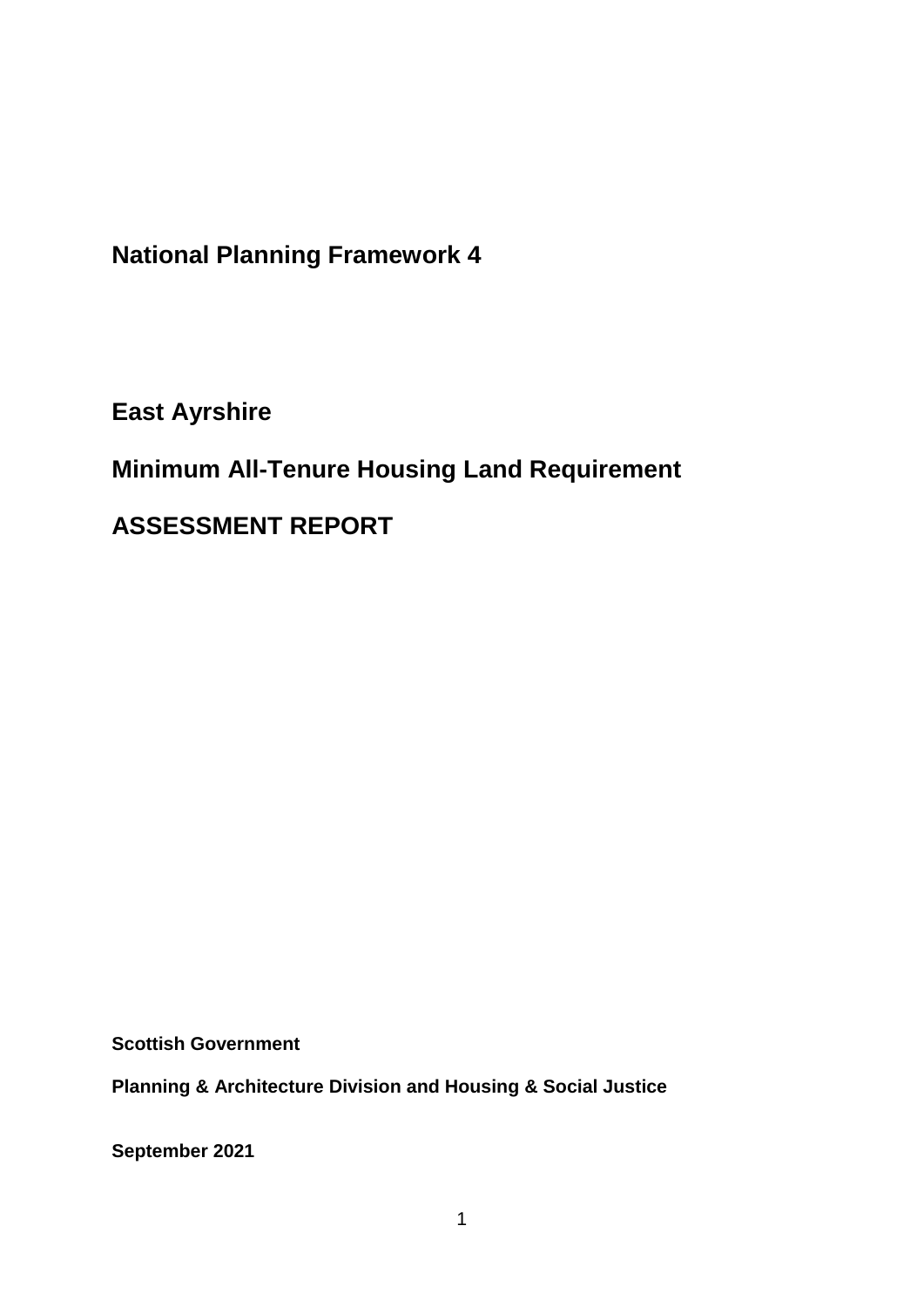### **CORE OUTPUTS ASSESSMENT**

### **1 Locally Adjusted Estimate**

|               | <b>Initial</b><br><b>Default</b><br><b>Estimate   Estimate</b> | Locally<br><b>Adjusted</b> |
|---------------|----------------------------------------------------------------|----------------------------|
| East Ayrshire | 350                                                            | 4.100                      |

The Council initially proposed using an alternative methodology to arrive at a locally adjusted estimate. They took the average Scottish Government past completions 2010-2019 (365) [\(Housing statistics quarterly update: new](https://www.gov.scot/publications/housing-statistics-for-scotland-new-house-building/)  [housebuilding and affordable housing supply -](https://www.gov.scot/publications/housing-statistics-for-scotland-new-house-building/) gov.scot (www.gov.scot)) and the 2020 Housing Land Audit (HLA) programmed completions (460), totalled them, divided by 2 (413), rounded to the nearest 10 (410) and multiplied them by 10 years to arrive at an adjusted estimate of 4,100.

In a supplementary submission the Council have reviewed their methodology that allows a more robust estimate to be determined. This estimate was 4,050 units.

**2**

#### **Household Projections (Newly-Forming Households)**

The Council did not initially use the National Records of Scotland (NRS) household projections on the basis that they predict a declining number of households which do not reflect the Council's growth aspirations.

In a supplementary submission, the Council noted that the high migration variant would bring about only a negligible increase compared to using the principal projection. However, they note a number of policy documents, local influences and priorities suggest that the rate of household growth is likely to be and should be higher than the NRS figures anticipate. They indicate that it will not be possible to meet the policy ambitions without a sufficient quantity of land allocated for housing development.

The Council revisited their methodology by looking at the Scottish rate of household growth in urban local authorities and rural local authorities based on the high migration variant from the 2018-based Household Projections. The percentage increase in households per year in rural areas is 0.21% and for urban areas 0.53%. For East Ayrshire this resulted in an authority-wide rate of household growth of 0.45% per annum and when this increase is added to the high migration variant for the period, it results in a household projection of 2,467 (2,450 rounded).

#### **Housing Projection: Default Compared to Adjusted Estimates**

|               | <b>Default</b> | <b>Adjusted</b> |
|---------------|----------------|-----------------|
| East Ayrshire | 50             | 450             |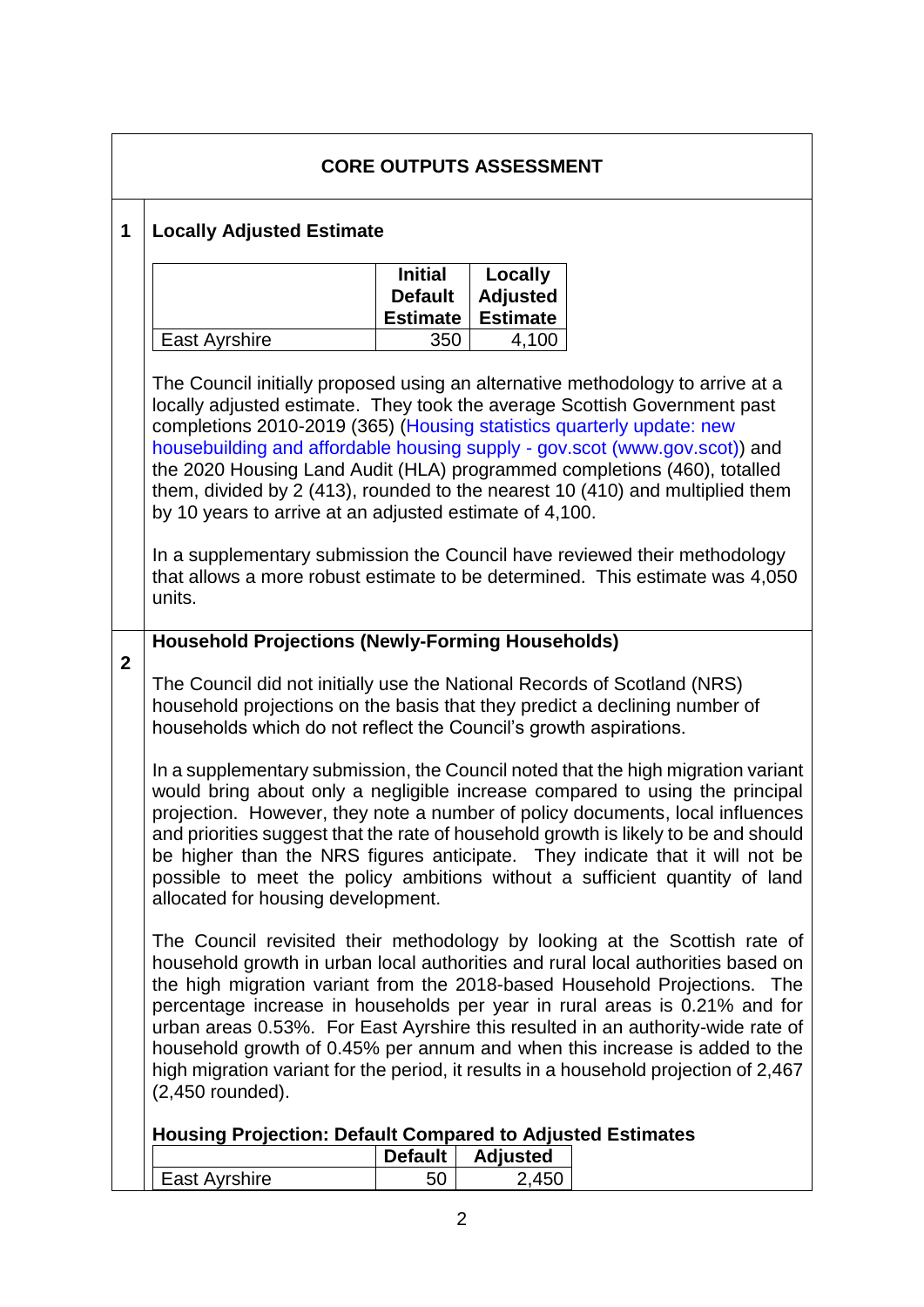## **3 Existing Housing Need**

# **Existing Housing Need: Default Compared to Adjusted Estimates**

|                 |     | Default   Adjusted |
|-----------------|-----|--------------------|
| l East Avrshire | ንበበ | 65C                |

In their initial response, the Council note the basis of the default estimate but indicate that a larger number of factors would contribute towards a more rounded understanding of need.

In a supplementary submission the Council notes the HNDA 2018 existing need estimate of 650 units and that this equates to the need for new units for housing, having screened out need that can be met in-situ. They also note that the Strategic Housing Investment Plan programmes the completion of more than 1,300 units to the year 2026.

### **4 Flexibility Allowance**

East Ayrshire Council, through a supplementary submission, used the rural flexibility 30%.

## **CORE PROCESSES ASSESSMENT**

### **1 Using the Response Template and Excel Calculator**

The Response Template has been used by the Council. This has, in the main, been completed correctly. Whilst the word limit within the template has not been exceeded the Council has additional supporting document to make its case which does exceed the word limit.

An adjusted Excel Calculator, submitted as part of as supplementary submission, has been completed correctly.

### **2 Housing Market Partnership and Stakeholders Involvement**

The HMP comprises both public and private sector membership, including: Council officials representing housing, planning and the Members Officers Working Group, Homes for Scotland and a number of their Strathcylde subcommittee members (Barratt Homes, Miller Homes, Taylor Wimpey, Gladman and Persimmon).

A range of methods and scenarios were discussed with Homes for Scotland (HfS) and house building representatives. The response noted HfS welcomed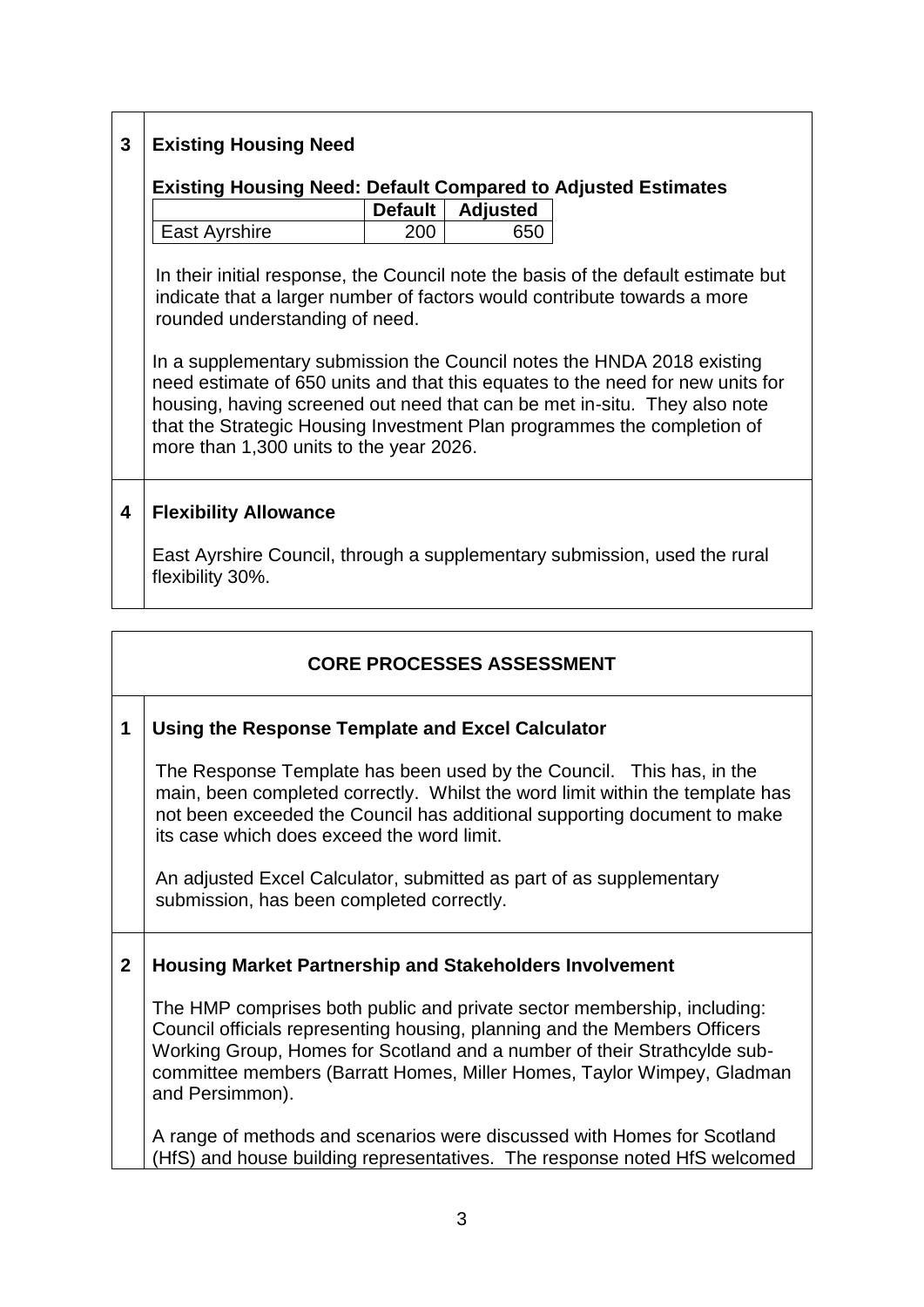the inclusive and proactive approach, and the increase in the estimates but also confirmed that agreement was not confirmed.

### **3 Joint Housing and Planning Senior Official Sign-Off**

Signed-off by senior planning and housing officers from East Ayrshire Council.

### **4 Statistical Evidence**

The Council has used some robust some sources of statistical evidence to support their case including:

• Scottish Government completions data

They have also used some in-house sources including:

- HLA programmed completions
- HNDA 2018

#### **5 Policy Evidence**

The initial response and subsequent submission highlight the commitment that the next Local Development Plan (LDP) will, through its policies and housing land allocations, bring about an increase in the resident population of East Ayrshire so as to maintain the vibrancy and vitality of its towns, villages and wider economy. It refers to the Housing Need and Demand Assessment (HNDA) of 2018, that was confirmed as robust and credible, and the increase in households projected within it. Reference is also made to the Planning (Scotland) Act 2019 and the commitment it contains for National Planning Framework to increase the population of rural areas of Scotland. The long term impacts of the COVID-19 pandemic are also noted.

A policy intervention highlighted as having potential to lead to an increase in the number of households in East Ayrshire is the Ayrshire Growth Deal (AGD). It is intended that Ayrshire Manufacturing Investment Corridor (AMIC), HALO Kilmarnock, Community Renewable Energy (CoRE) and other projects will encourage inward migration and thereby spur demand for new homes. The AGD as a whole has the potential to create 2,100 jobs in East Ayrshire.

Other factors are also referred tom including the Strategic Housing Investment Plan (SHIP) (2021-2026) and Registers of Scotland house sales data.